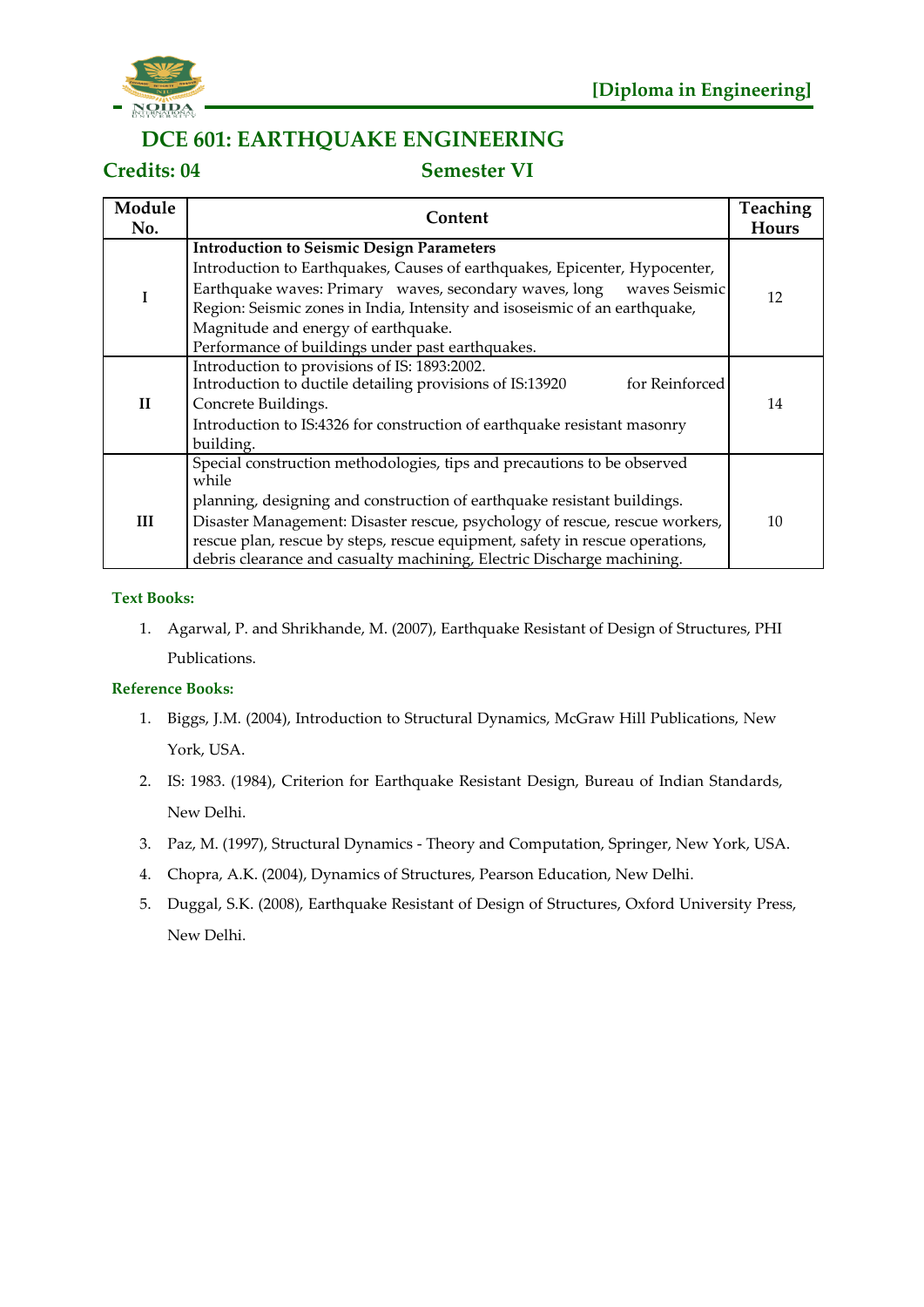# **DCE-602:-** MAINTENANCE AND REPAIRS OF STRUCTURES

Credit:-4

### **UNIT I : MAINTENANCE AND REPAIR STRATEGIES**

Maintenance, Repair and Rehabilitation, Facets of Maintenance, importance of Maintenance, Various aspects of Inspection, Assessment procedure for evaluating a damaged structure, causes of deterioration.

### **UNIT II : STRENGTH AND DURABILITY OF CONCRETE**

Quality assurance for concrete – Strength, Durability and Thermal properties, of concrete – Cracks, different types, causes – Effects due to climate, temperature, Sustained elevated temperature, Corrosion – Effects of cover thickness.

### **UNIT III : SPECIAL CONCRETES**

Polymer concrete, Sulphur infiltrated concrete, Fibre reinforced concrete, High strength concrete, High performance concrete, Vacuum concrete, Self-compacting concrete, Geopolymer concrete, Reactive powder concrete, Concrete made with industrial wastes.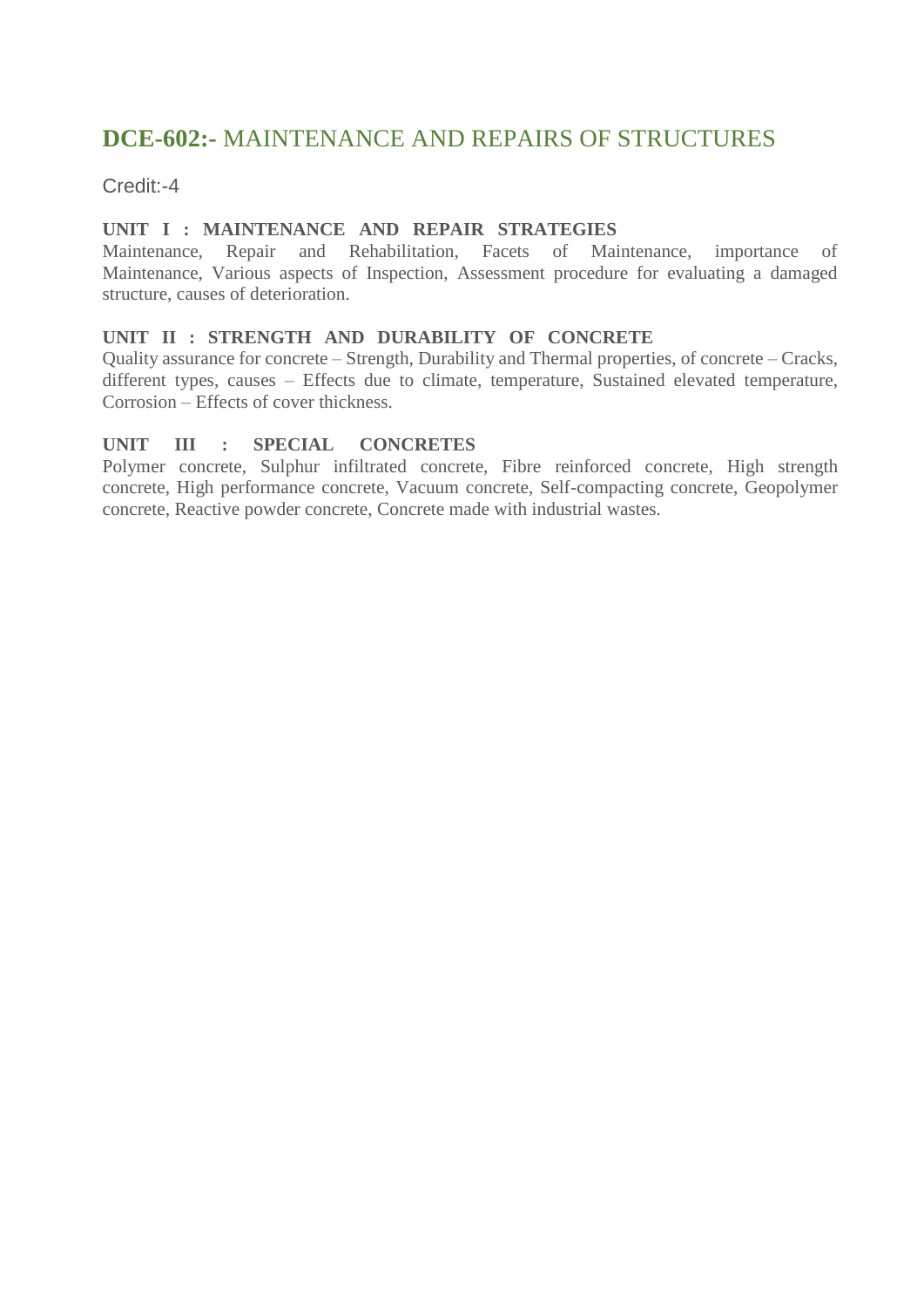### **DCE-603:- ESTIMATION AND COSTING**

## CREDIT:- 4 **UNIT-I**

• Ouality estimation: General Classes of Power Ouality Problems, Transients, Long Duration Voltage Variations, Short-Duration Voltage Variations, Voltage Imbalance, Waveform Distortion, Voltage Fluctuations, Power Frequency Variations, Power Quality Terms.

## **UNIT-II**

- Principles of general and detailed specification for various types building works.
- Analysis of rates, description, Prime cost, Schedule rates, Analysis of rates for various types of works.

## **UNIT-III**

• Network techniques, Introduction to CPM/ PERT methods and their use in project planning construction schedules for jobs, materials equipment's, labour and finance.

Reference Books:

Estimating and Costing in Civil Engineering Theory & Practice, B.N. Dutta, UBS Publishers

PERT and CPM, L.S. Sreenath, East West Press Civil engineering contracts and estimates by B.S. Patil, University Press.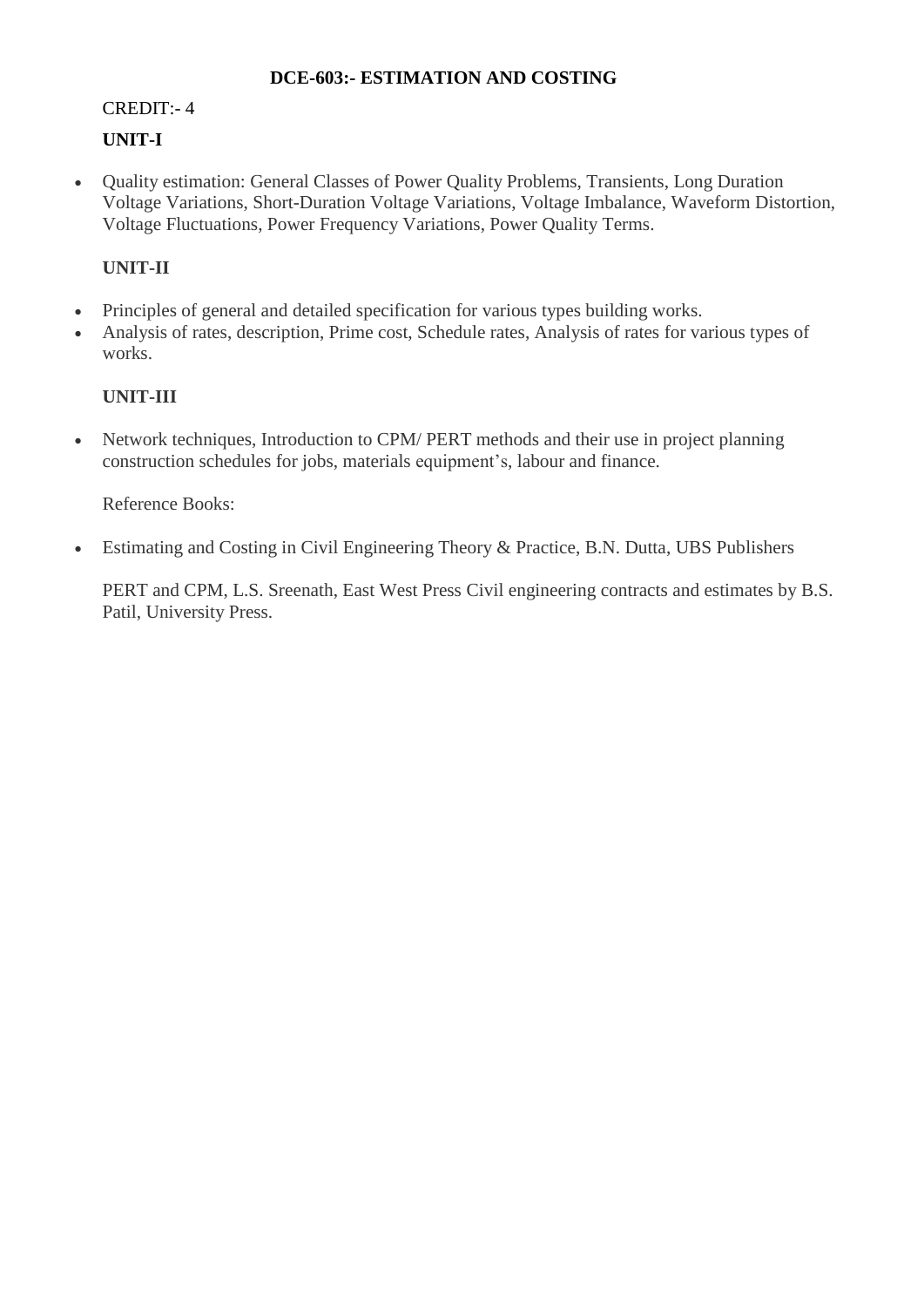

# **DCE 604 : CONSTRUCTION AND MANAGEMENT & ACCOUNTS Credits: 04 Semester VI**

| Module<br>No. | Content                                                                                                                                                                                                                                                                                                                                                                                                                                                                                                                                                                                                                                                                       | Teac<br>hing<br>Hour<br>${\bf S}$ |
|---------------|-------------------------------------------------------------------------------------------------------------------------------------------------------------------------------------------------------------------------------------------------------------------------------------------------------------------------------------------------------------------------------------------------------------------------------------------------------------------------------------------------------------------------------------------------------------------------------------------------------------------------------------------------------------------------------|-----------------------------------|
|               | <b>CONSTRUCTION MANAGEMENT:</b>                                                                                                                                                                                                                                                                                                                                                                                                                                                                                                                                                                                                                                               |                                   |
|               | Introduction: Significance of construction management,<br>Main<br>objectives of construction management, Functions of construction<br>management, planning, organizing, staffing, directing, controlling and<br>coordinating, meaning of each of these with respect to construction<br>job. Classification of construction into light, heavy and industrial<br>construction, Stages in construction from conception to completion,                                                                                                                                                                                                                                            |                                   |
| $\bf{I}$      | <b>Construction Planning:</b><br>Importance of construction planning, Developing work break down<br>structure for construction works, Stages of construction planning,<br>Scheduling construction works by bar charts: Preparation of bar<br>charts for simple construction work, Preparation of schedules for<br>labour, materials, machinery and finances for small works, Limitations<br>of bar charts                                                                                                                                                                                                                                                                     | 18                                |
|               | Scheduling by network techniques:                                                                                                                                                                                                                                                                                                                                                                                                                                                                                                                                                                                                                                             |                                   |
|               | Introduction to network techniques; PERT and CPM, differences<br>between PERT and CPM terminology, Developing CPM networks,                                                                                                                                                                                                                                                                                                                                                                                                                                                                                                                                                   |                                   |
|               | Analysis of CPM networks, determining completion<br>identifying<br>time,                                                                                                                                                                                                                                                                                                                                                                                                                                                                                                                                                                                                      |                                   |
|               | critical activities and critical path, floats etc.<br>Organization:                                                                                                                                                                                                                                                                                                                                                                                                                                                                                                                                                                                                           |                                   |
| $\rm II$      | Types of organizations: Line, line and staff, functional and<br>their<br>Characteristics, Principles of organization: Span of control, Delegation<br>of authority, Ultimate responsibility, Unity of command, Job<br>definition<br><b>Site Organization:</b><br>Factors influencing selection and design of temporary services for<br>aconstruction, Principle of storing and stacking materials at site,<br>Location of equipment, Preparation of actual job layout for a building,                                                                                                                                                                                          |                                   |
|               | Organizing labour at site                                                                                                                                                                                                                                                                                                                                                                                                                                                                                                                                                                                                                                                     |                                   |
| III           | <b>CONSTRUCTION EQUIPMENT:</b><br><b>Construction Economy:</b><br>Factors affecting the selection of construction equipment,<br>rolling<br>resistance, effect of grade on required tractive effort, effect of altitude<br>and temperature on the performance of internal combustion engines,                                                                                                                                                                                                                                                                                                                                                                                  | 16                                |
|               | <b>ACCOUNTS:</b><br>PUBLIC WORK ACCOUNTS:<br>Introduction, accounts, work- major, repair, administrative approval -<br>expenditure, Technical sanction, allotment of funds, bill, contractor ledger,<br>Running and final account bills complete, completion certificate & report, hand<br>receipt, establishment-permanent, temporary-aquittance roll. WC, Establishment,<br>MR labour, casual labour roll-duties and responsibility of different cadres, budget-<br>stores, returns, direct material, road metal return, account of stock, misc. P.W.<br>advances T & P - verification, survey, returns, account-expenditure & revenue<br>head, remittance and deposit head |                                   |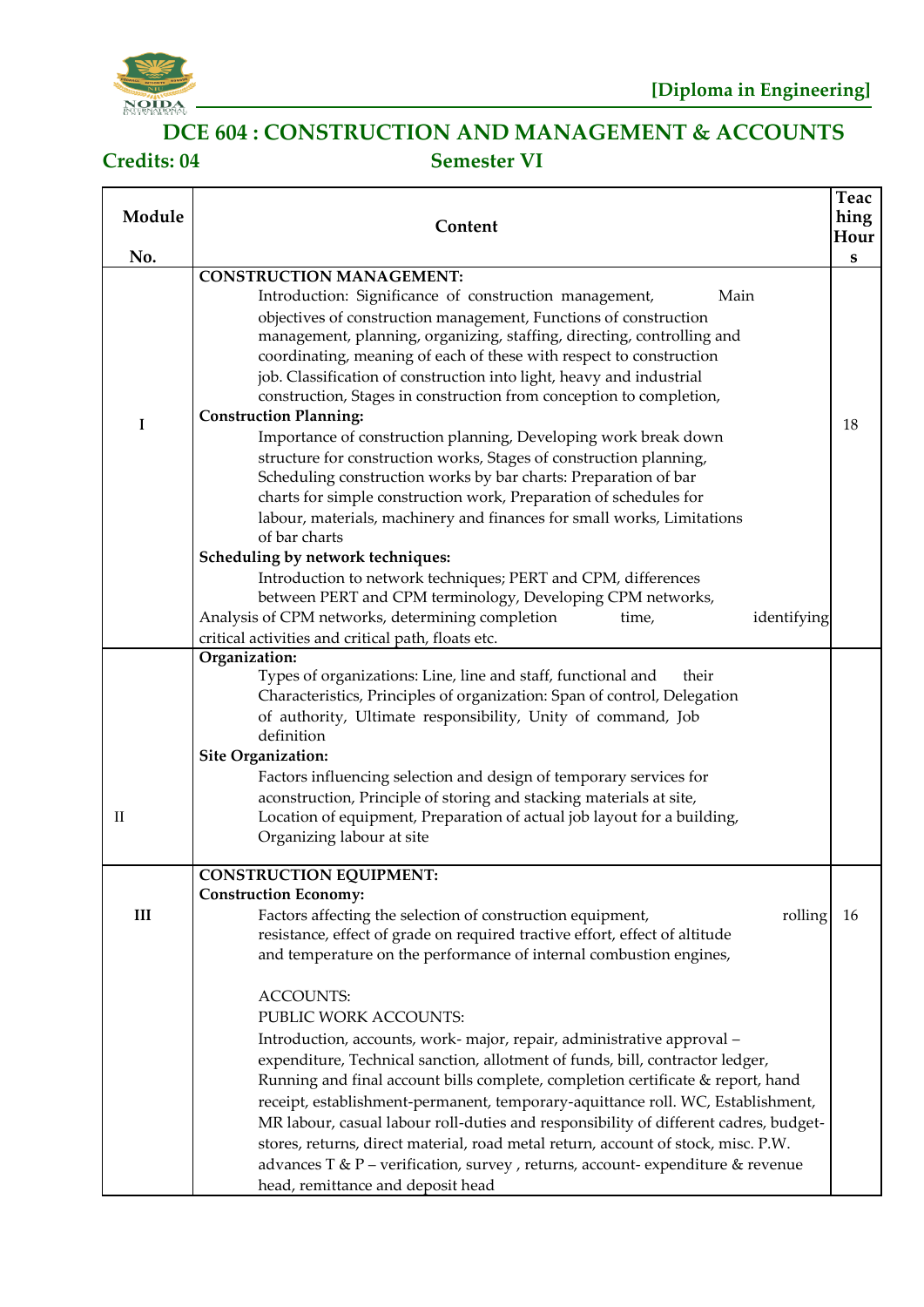#### **Text Book:**

1. PERT & CPM Principles and Applications" L.S. Srinath, E.W.P. Ltd., New Delhi.

- 1. Network Analysis Techniques" S.K. Bhatnagar, Willey Eastern Ltd.
- 2. Construction Technology by Sarkar , Oxford.
- 3. Construction Planning", Equipment and Methods. : R.L. Peurify. T.M.H.,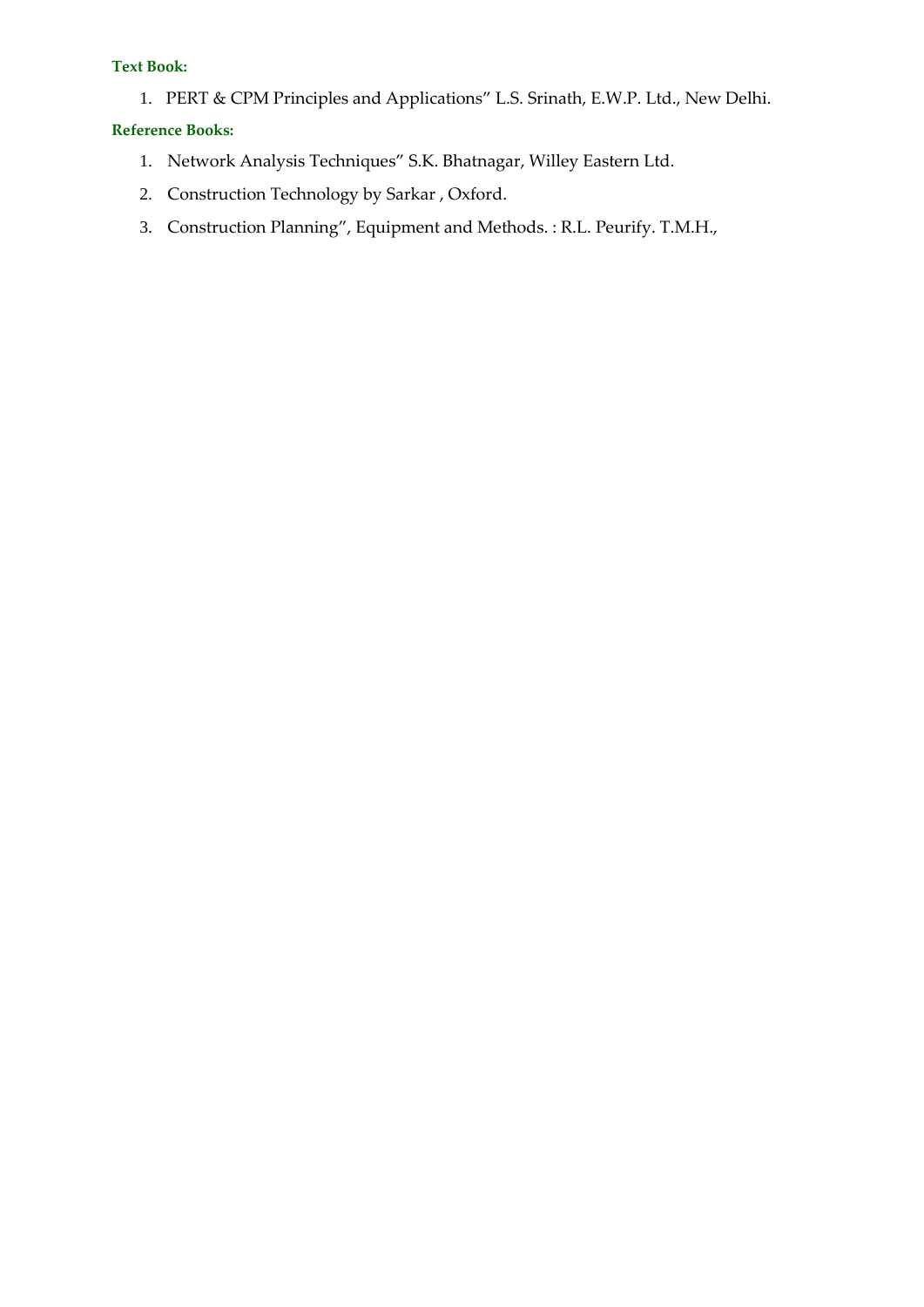

# **DME 606 : ENTREPRENEURSHIP DEVELOPMENT & MANAGEMENT**

# **Credits: 4 Semester VI L-T-P: 4-0-0**

| Module<br>No. | Contents                                                                                                                                                                                                                                                                                                                                                                                                                                                             | Teaching<br>Hours |
|---------------|----------------------------------------------------------------------------------------------------------------------------------------------------------------------------------------------------------------------------------------------------------------------------------------------------------------------------------------------------------------------------------------------------------------------------------------------------------------------|-------------------|
| Unit $-I$     | Concept and meaning of entrepreneurship. Need of entrepreneurship in context of<br>prevailing employment conditions of the country. Successful entrepreneurship and<br>training for its development. entrepreneurship as a desirable and feasible career<br>option-entrepreneur competencies and attributes-characteristics of a successful<br>entrepreneur. Process of entrepreneurship development                                                                 | 16                |
| Unit $-II$    | Nature, Purpose and pattern of Human Activities: Economic and Non-Economic-<br>Entrepreneurial Pursuits and Human Activities-Need for Creativity and innovation<br>in<br>societies -Building enterprising Personality and Society - Entrepreneurship as a<br>Human<br>Resource Development concept                                                                                                                                                                   | 16                |
| Unit - III    | Role of Entrepreneur in Indian economy with reference to self-employment<br>development Employment pattern of the educated in India-Entrepreneurial Culture-<br>nursing Entrepreneurial culture in<br>developing economies<br>Importance of<br>Entrepreneurial Values- Entrepreneurial Discipline and<br>Social responsibilities,<br>Entrepreneurship Support system as like District Industry Centers (DICs),<br>Commercial<br>Banks, state financial corporations, | 16                |

- 1. A Hand book of Entrepreneurship, Edited by BS Rathore and JS Saini, Aapga publications, Panchkula Haryana.
- 2. Entrepreneurship Development By CB Gupta and P Shrinivasan,Sultan chand and sons, New Delhi.
- 3. Dynamics of Entrepreneurship development and management (ivth) edition by Shri Vsant Desai.
- 4. Entrepreneurship development by Shri S.S. Khanka.
- 5. Entrepreneurship by NITTT& R Chennai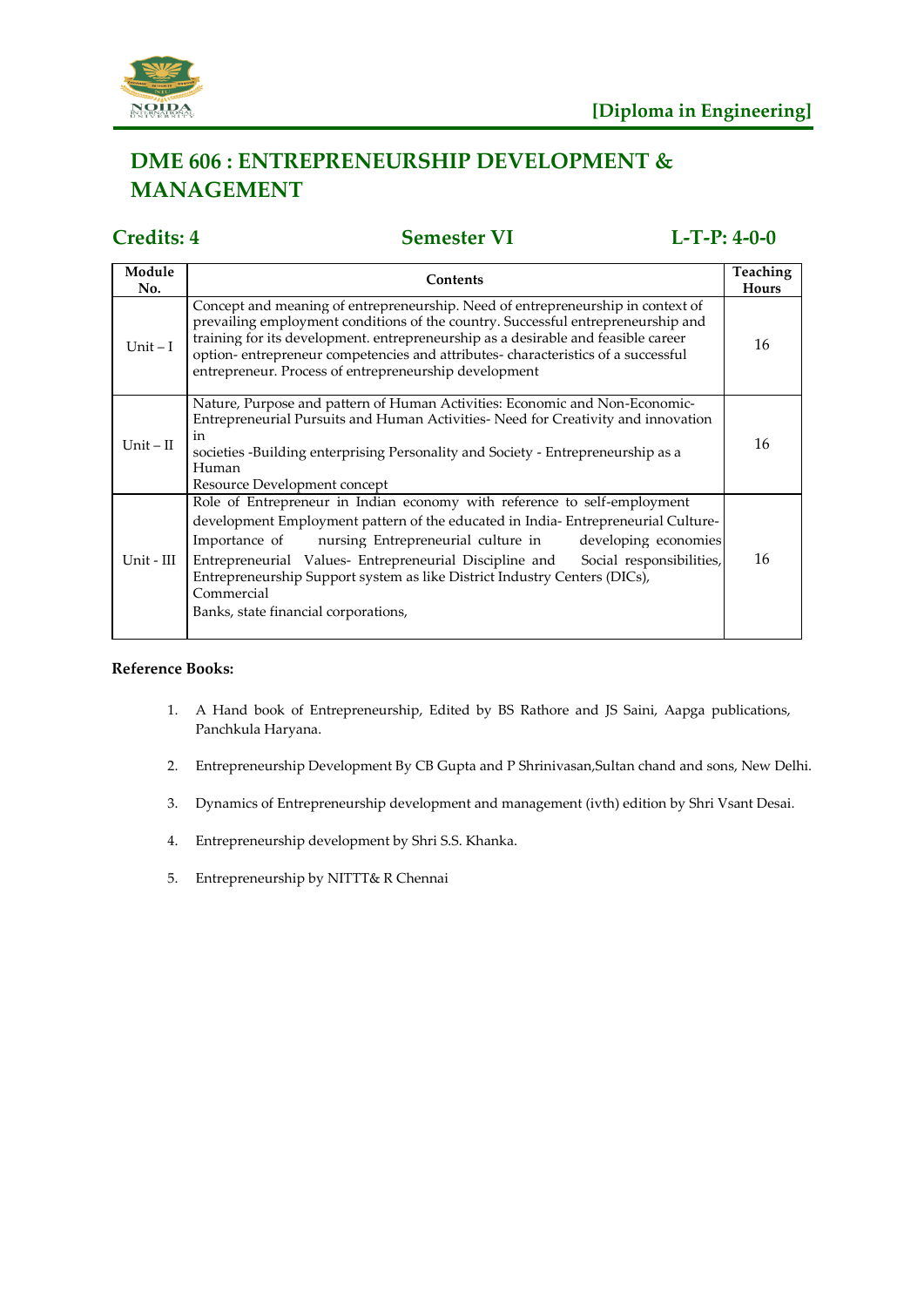

# **DCE 651: PROBLEM SOLVING USING COMPUTERS LAB.**

## **Credits: 02 Semester VI**

| Module       | Content                                                                                                                                                                                                                                                                    | Teaching |
|--------------|----------------------------------------------------------------------------------------------------------------------------------------------------------------------------------------------------------------------------------------------------------------------------|----------|
| No.          |                                                                                                                                                                                                                                                                            | Hours    |
| I            | Pointers:<br>Declaration and Initialization of Pointer Variables, Accessing a<br>Variable Through its Pointer, Pointer Arithmetic, Array of Pointers,<br>Pointer to an Array.<br><b>Functions:</b><br>Declaration and Definition, Category of Functions, Parameter Passing | 8        |
|              | Techniques - Call by Value and Call By Reference, Passing Arrays to<br>Functions.                                                                                                                                                                                          |          |
|              | <b>Introduction To Storage Classes:</b><br>Auto, Static, Extern and Register.                                                                                                                                                                                              |          |
|              | Recursion:                                                                                                                                                                                                                                                                 |          |
| $\mathbf{I}$ | Mechanics of Recursive Call, Implementation of Recursion, Recursion                                                                                                                                                                                                        |          |
|              | vs. Iteration.                                                                                                                                                                                                                                                             |          |
|              | <b>User Defined Types:</b>                                                                                                                                                                                                                                                 | 8        |
|              | Enum, Typedef, Union and Structure - Declaration, Initialization,                                                                                                                                                                                                          |          |
|              | Nested Structures, Arrays of Structures, Structure and Pointer,                                                                                                                                                                                                            |          |
|              | Passing                                                                                                                                                                                                                                                                    |          |
|              | Structure Through Function. Difference Between Structures and<br>Union.                                                                                                                                                                                                    |          |
|              | The C Preprocessor:                                                                                                                                                                                                                                                        |          |
| III          | Introduction, Macro Expansion and File Inclusion.                                                                                                                                                                                                                          |          |
|              | <b>File Handling:</b>                                                                                                                                                                                                                                                      |          |
|              | Data And Information, File Concepts, File Organization, Files In C,                                                                                                                                                                                                        |          |
|              | File                                                                                                                                                                                                                                                                       |          |
|              | Operations: Open, Read, and Close, Trouble in Opening a File. File                                                                                                                                                                                                         | 8        |
|              | Opening Modes, Working with Text Files.                                                                                                                                                                                                                                    |          |
|              | <b>Introduction to Data Structures</b>                                                                                                                                                                                                                                     |          |
|              | Stack, Queue and Linked List and its Basic Operation.                                                                                                                                                                                                                      |          |

#### **Text Book:**

1. Behrouz A. Forouzan and Richard F. Gilberg, "Computer Science – A Structured Programming Approach Using C", C Language Learning (2007).

- 1. K. N. King, "C Programming a Modern Approach", W. W. Norton, 2nd Edition (2008).
- 2. Kernighan and Ritche, "The C programming Language", PHI, 2<sup>nd</sup> edition (2011).